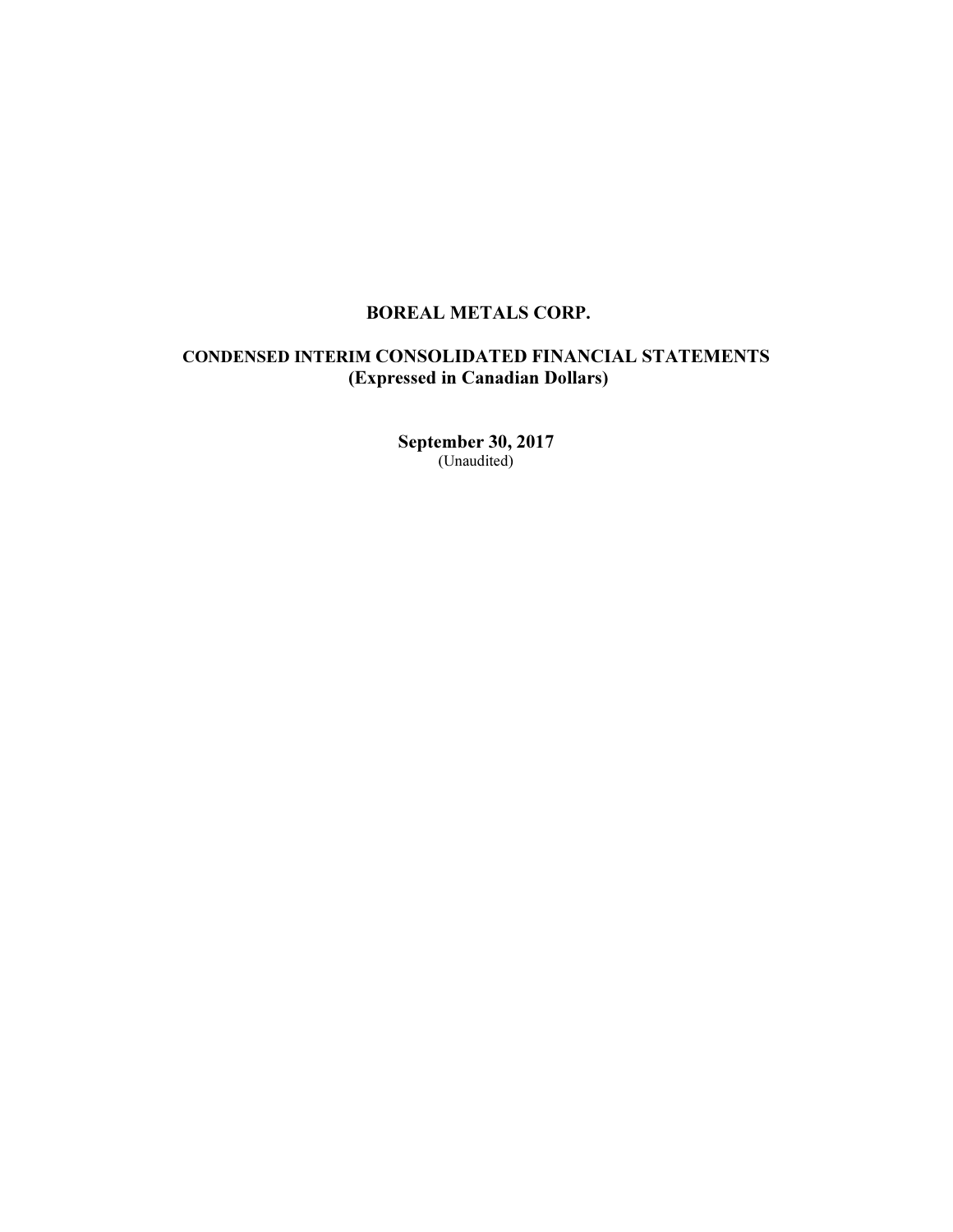# NOTICE OF NO AUDITOR REVIEW OF CONDENSED INTERIM CONDENSED INTERIM CONSOLIDATED FINANCIAL **STATEMENTS**

Under National Instrument 51-102, Part 4, subsection 4.3 (3) (a), if an auditor has not performed a review of the condensed interim consolidated financial statements, they must be accompanied by a notice indicating that an auditor has not reviewed the financial statements.

The accompanying unaudited condensed interim consolidated financial statements of the Company have been prepared by and are the responsibility of the Company's management.

The Company's independent auditor has not performed a review of these financial statements in accordance with standards established by the Canadian Institute of Chartered Accountants for a review of condensed interim financial statements by an entity's auditor.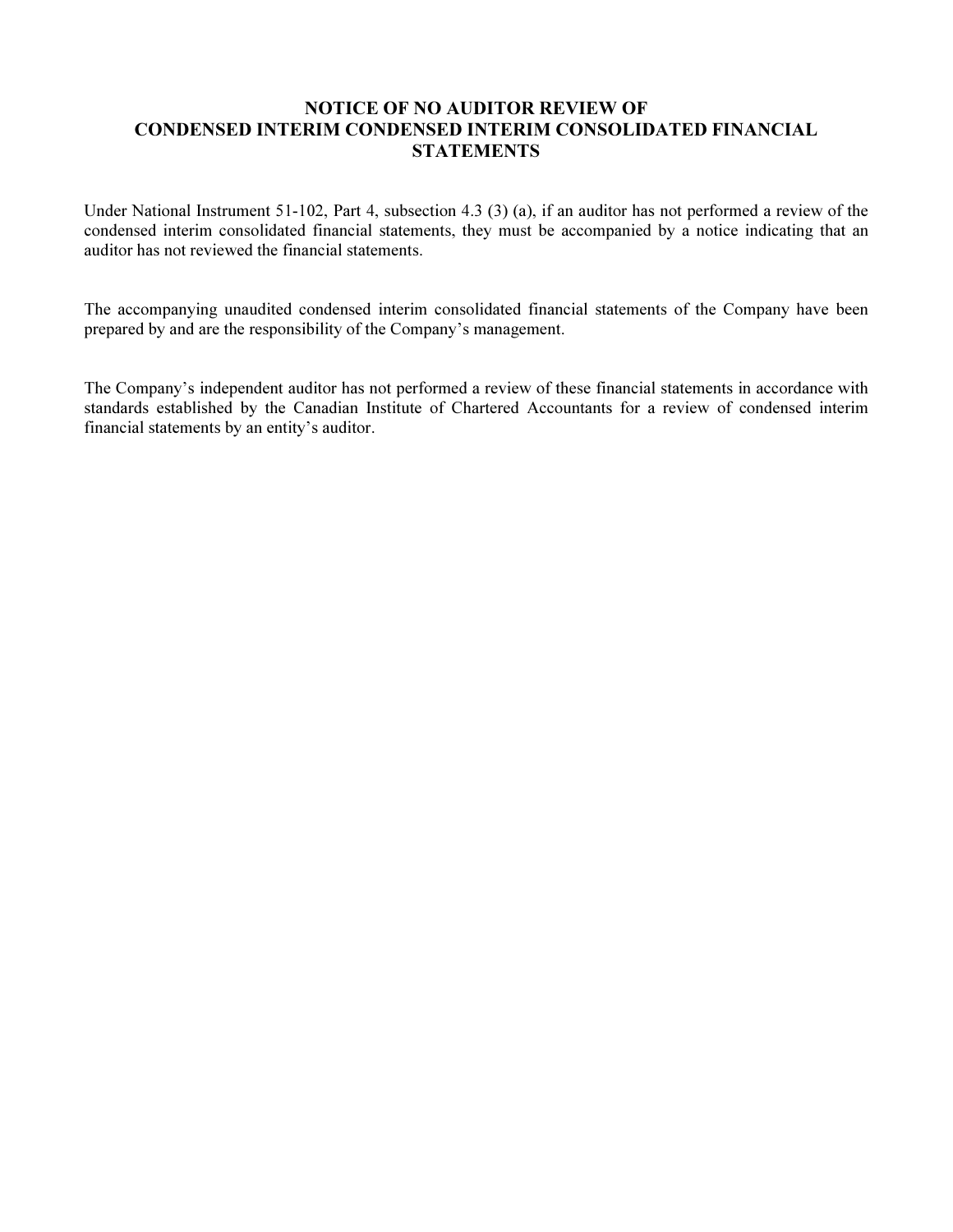# BOREAL METALS CORP. CONDENSED INTERIM CONSOLIDATED STATEMENTS OF FINANCIAL POSITION As at September 30, 2017 and December 31, 2016 (Expressed in Canadian Dollars) (Unaudited)

|                                                                                      | Note     | September 30, 2017      | December 31, 2016      |
|--------------------------------------------------------------------------------------|----------|-------------------------|------------------------|
| <b>ASSETS</b>                                                                        |          |                         |                        |
| <b>Current Assets</b>                                                                |          |                         |                        |
| Cash                                                                                 |          | \$<br>280,847           | \$<br>196,987          |
| Accounts receivable                                                                  |          | 31,764                  | 8,931                  |
| Prepaid                                                                              |          | 100,000                 |                        |
|                                                                                      |          | 412,611                 | 205,918                |
| Exploration and evaluation assets                                                    | 3,9      | 568,757                 |                        |
| <b>TOTAL ASSETS</b>                                                                  |          | \$<br>981,368           | \$<br>205,918          |
|                                                                                      |          |                         |                        |
| <b>LIABILITIES</b>                                                                   |          |                         |                        |
| <b>Current Liabilities</b>                                                           |          |                         |                        |
| Accounts payable and accrued liabilities<br>Short-term loan from related party       | 4<br>5,7 | \$<br>145,947<br>64,123 | \$<br>87,356<br>94,195 |
| Short-term loan                                                                      | 5        |                         |                        |
|                                                                                      |          |                         |                        |
|                                                                                      |          | 210,070                 | 181,551                |
| <b>SHAREHOLDERS' EQUITY (DEFICIENCY)</b>                                             |          |                         |                        |
| Share capital                                                                        | 6        | 1,991,709               | 191,000                |
| Share subscription                                                                   |          |                         | 289,379                |
| Reserves                                                                             |          | 123,180                 |                        |
| Deficit                                                                              |          | (1,343,591)             | (456, 012)             |
|                                                                                      |          | 771,298                 | 24,367                 |
| <b>TOTAL LIABILITIES AND</b>                                                         |          |                         |                        |
| <b>SHAREHOLDERS' EQUITY (DEFICIENCY)</b>                                             |          | \$<br>981,368           | \$<br>205,918          |
| Nature of operation and going concern (Note 1)<br><b>Subsequent events (Note 13)</b> |          |                         |                        |
| Approved and authorized by the Board on November 27, 2017.                           |          |                         |                        |
| Director<br>"Karl Antonius"                                                          |          | "Jon Sherron"           | Director               |

The accompanying notes are an integral part of these condensed interim consolidated financial statements.

Karl Antonius Jon Sherron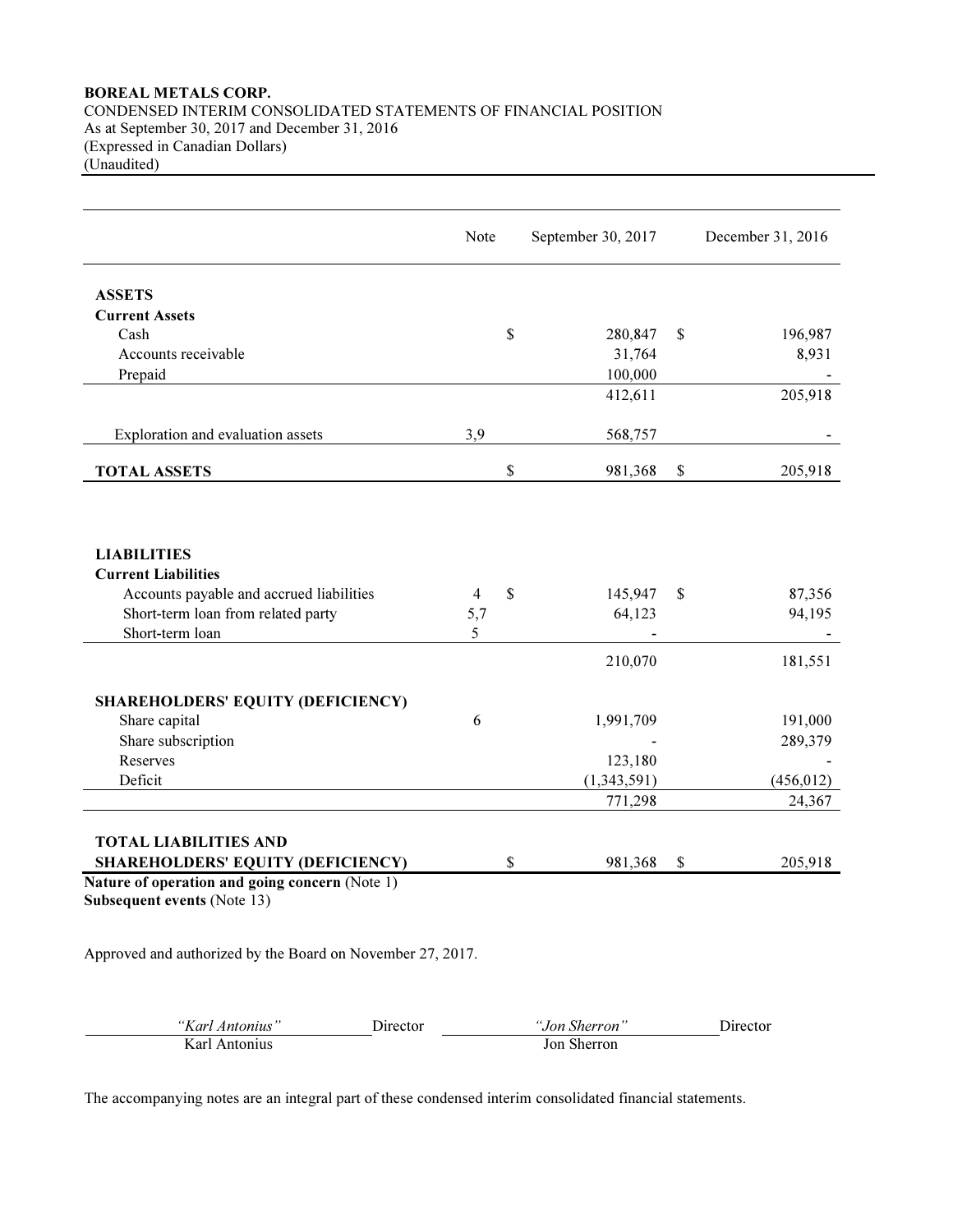# BOREAL METALS CORP. CONDENSED INTERIM CONSOLIDATED STATEMENTS OF LOSS AND COMPREHENSIVE LOSS For the Periods Ended September 30, 2017 and 2016 (Expressed in Canadian Dollars) (Unaudited)

|                                                                                     |      | For the Three Months Ended<br>September 30, |                 | For the Nine Months Ended<br>September 30, |                 |
|-------------------------------------------------------------------------------------|------|---------------------------------------------|-----------------|--------------------------------------------|-----------------|
|                                                                                     | Note | 2017                                        | 2016            | 2017                                       | 2016            |
| <b>EXPENSES</b>                                                                     |      |                                             |                 |                                            |                 |
| Consulting and management fees                                                      | 7    | \$<br>26,843                                | 29,725<br>S.    | \$<br>79,061                               | \$<br>29,725    |
| <b>Exploration</b> expenses                                                         | 3    | 83,050                                      |                 | 245,553                                    |                 |
| General and administrative costs                                                    |      | 26,296                                      | 1,597           | 52,757                                     | 1,799           |
| Marketing                                                                           |      | 160,150                                     |                 | 160,150                                    |                 |
| Professional fees                                                                   |      | 72,477                                      | 11,530          | 156,664                                    | 19,757          |
| Regulatory, filing and transfer agents fees                                         | 7    | 1,453                                       | 2,421           | 7.181                                      | 8,864           |
| Rent                                                                                |      | 7.716                                       |                 | 7.716                                      |                 |
| Travel expenses                                                                     |      | 145,839                                     | 10,758          | 178,497                                    | 10,758          |
| <b>NET LOSS FOR THE PERIOD</b>                                                      |      | (523, 824)                                  | (56, 031)       | (887, 579)                                 | (70, 903)       |
| <b>OTHER COMPREHENSIVE LOSS</b>                                                     |      |                                             |                 |                                            |                 |
| Foreign currency gain(loss) on transactions<br>with subsidiaries                    |      | (4.912)                                     |                 | (15,805)                                   |                 |
|                                                                                     |      |                                             |                 |                                            |                 |
| TOTAL COMPREHENSIVE LOSS                                                            |      | \$<br>(528, 736)                            | \$<br>(56, 031) | \$<br>(903, 384)                           | \$<br>(70, 903) |
| Basic and diluted loss per common share<br>Weighted average number of common shares |      | \$<br>(0.02)                                | \$<br>(0.00)    | \$<br>(0.04)                               | \$<br>(0.00)    |
| issued and outstanding                                                              |      | 28.946.579                                  | 8,610,000       | 21,385,219                                 | 8.610.000       |

The accompanying notes are an integral part of these condensed interim consolidated financial statements.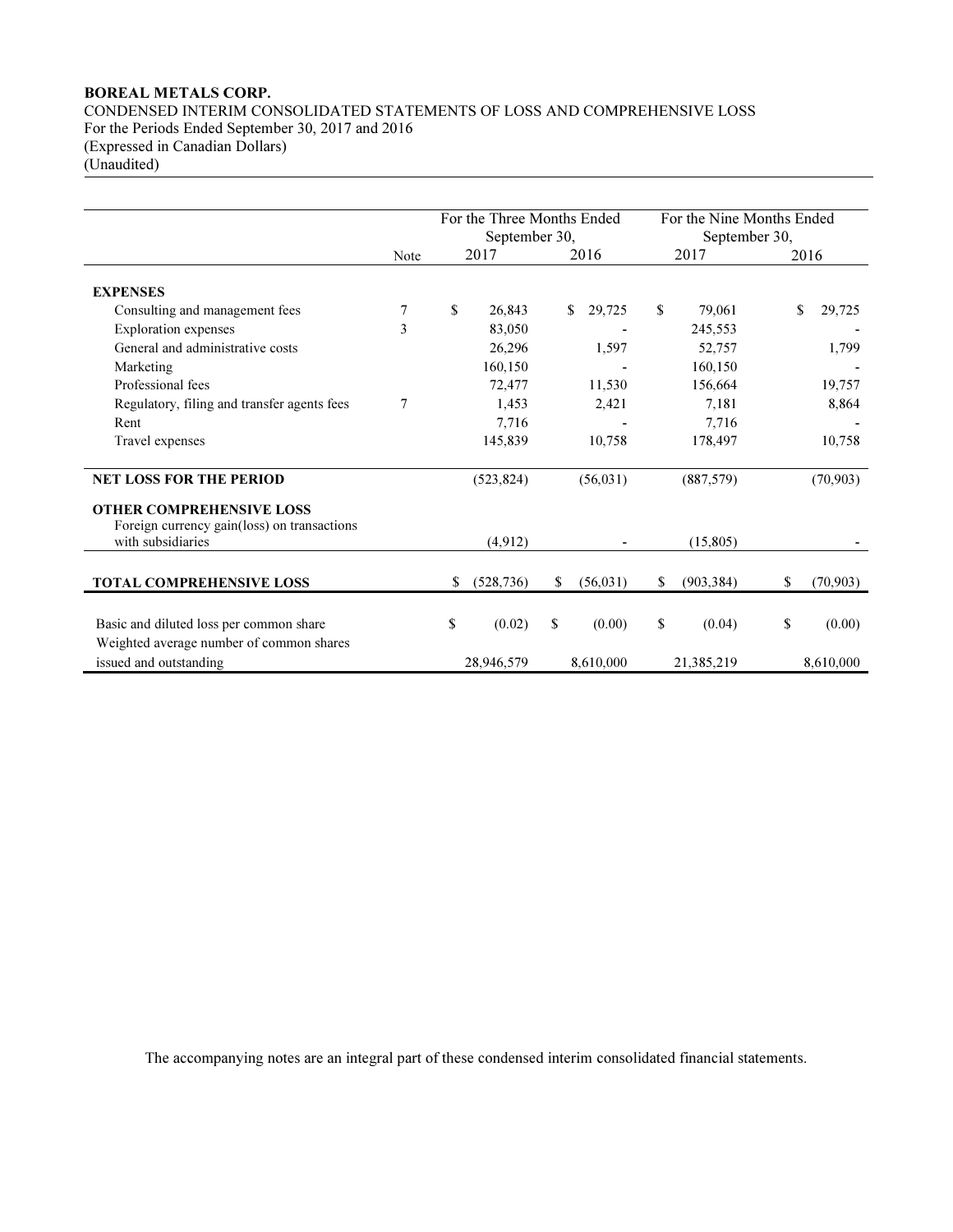# BOREAL METALS CORP. CONDENSED INTERIM CONSOLIDATED STATEMENTS OF CASH FLOWS For the Period Ended September 30, 2017 and 2016 (Expressed in Canadian Dollars) (Unaudited)

|                                                                                                                | For the Nine Months Ended September 30, |                       |    |                   |  |  |  |
|----------------------------------------------------------------------------------------------------------------|-----------------------------------------|-----------------------|----|-------------------|--|--|--|
|                                                                                                                |                                         | 2017                  |    | 2016              |  |  |  |
| Cash flow provided by (used in):                                                                               |                                         |                       |    |                   |  |  |  |
| <b>CASH FLOW FROM OPERATING ACTIVITIES</b>                                                                     |                                         |                       |    |                   |  |  |  |
| Net loss                                                                                                       | \$                                      | (887, 579)            | \$ | (70, 903)         |  |  |  |
| Changes in non-cash working capital items:                                                                     |                                         |                       |    |                   |  |  |  |
| Accounts receivable                                                                                            |                                         | (22, 833)             |    | (2, 471)          |  |  |  |
| Prepaid                                                                                                        |                                         | (100,000)             |    |                   |  |  |  |
| Accounts payable and accrued liabilities                                                                       |                                         | (70, 972)             |    | 57,735            |  |  |  |
| Short-term loan from related party                                                                             |                                         | (30,072)              |    | (8,057)           |  |  |  |
|                                                                                                                |                                         | (1, 111, 456)         |    | (23,696)          |  |  |  |
| <b>CASH FLOWS FROM FINANCING ACTIVITIES</b><br>Shares issued for cash<br>Share issued costs<br>Short-term loan |                                         | 1,519,001<br>(18,500) |    | 25,000            |  |  |  |
| Share subscription                                                                                             |                                         | (289, 379)            |    | 75,000<br>100,000 |  |  |  |
| Exchange differences on translation of foreign operations                                                      |                                         | 1,211,121<br>(15,805) |    |                   |  |  |  |
| Increase in cash                                                                                               |                                         | 83,860                |    | 76,304            |  |  |  |
| Cash - beginning of period                                                                                     |                                         | 196,987               |    | 77                |  |  |  |
| Cash - end of period                                                                                           | \$                                      | 280,847               | \$ | 76,381            |  |  |  |
| Supplemental cash flow<br>Cash paid for interest                                                               | \$<br>\$                                |                       | \$ |                   |  |  |  |
| Cash paid for income taxes                                                                                     |                                         |                       | \$ |                   |  |  |  |

Supplemental disclosure with respect to cash flows (Note 11)

The accompanying notes are an integral part of these condensed interim consolidated financial statements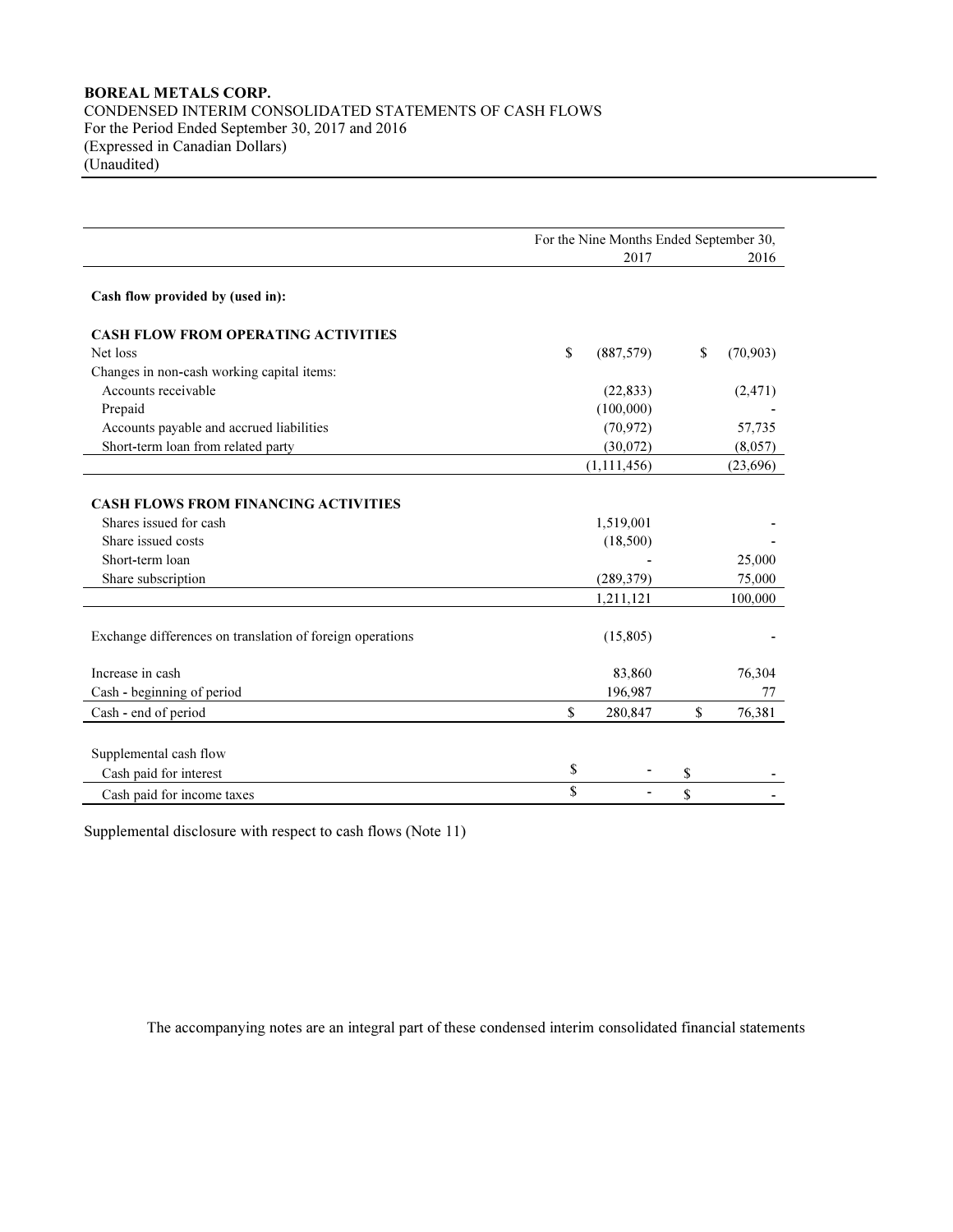# BOREAL METALS CORP.

CONDENSED INTERIM CONSOLIDATED STATEMENTS OF CHANGES IN SHAREHOLDERS' EQUITY (DEFICIENCY)<br>For the Periods Ended Sentember 30, 2017 and 2016 For the Periods Ended September 30, 2017 and 2016 (Expressed in Canadian Dollars) (Unaudited)

|                                                              |              | <b>Share Capital</b>     |               |           |      |                              |      |                          |    | <b>Reserves</b>                            |     |                          |               |            |
|--------------------------------------------------------------|--------------|--------------------------|---------------|-----------|------|------------------------------|------|--------------------------|----|--------------------------------------------|-----|--------------------------|---------------|------------|
|                                                              | <b>Notes</b> | <b>Number</b>            |               | Amount    |      | <b>Share</b><br>Subscription |      | Warrants                 |    | Foreign<br>Currency<br><b>Transactions</b> |     | <b>Deficit</b>           |               | Total      |
| <b>Balance at December 31, 2015</b>                          |              | 8,610,000                | <sup>\$</sup> | 191,000   | -\$  | $\blacksquare$               | \$   | ۰                        | \$ | $\blacksquare$                             | \$  | (284, 471)               | <sup>\$</sup> | (93, 471)  |
| Share subscription                                           |              |                          |               |           |      | 75,000                       |      |                          |    |                                            |     |                          |               | 75,000     |
| Net loss for the period                                      |              |                          |               |           |      | ۰                            |      |                          |    |                                            |     | (70, 903)                |               | (70, 903)  |
| <b>Balance September 30, 2016</b>                            |              | 8,610,000                | \$            | 191,000   | -S   | 75,000                       | - \$ | $\blacksquare$           | S  | $\blacksquare$                             | -SS | (355,374)                | <b>S</b>      | (89, 374)  |
|                                                              |              |                          |               |           |      |                              |      |                          |    |                                            |     |                          |               |            |
| <b>Balance at December 31, 2016</b><br>Shares issued on      |              | 8,610,000                | S             | 191,000   | S    | 289,379                      | S    |                          | S  |                                            | S   | (456, 012)               | S             | 24,367     |
| acquisition of Swedish Companies<br>Shares issued on private | 6,9          | 1,713,390                |               | 85,670    |      |                              |      |                          |    |                                            |     | $\overline{\phantom{0}}$ |               | 85,670     |
| placements<br>Shares issued as per acquisition               | 6            | 16,841,500               |               | 1,394,097 |      | (289, 379)                   |      | 133,702                  |    |                                            |     | $\overline{\phantom{a}}$ |               | 1,238,420  |
| agreement                                                    | 6,9          | 4,367,582                |               | 353,525   |      |                              |      |                          |    |                                            |     |                          |               | 353,525    |
| Share issued costs                                           | 6            | $\blacksquare$           |               | (32, 583) |      |                              |      | 5,283                    |    |                                            |     | ٠                        |               | (27,300)   |
| Currency translation adjustment                              |              | $\overline{\phantom{0}}$ |               |           |      |                              |      | $\overline{\phantom{0}}$ |    | (15,805)                                   |     | $\overline{\phantom{0}}$ |               | (15,805)   |
| Net loss for the period                                      |              |                          |               |           |      |                              |      |                          |    |                                            |     | (887, 579)               |               | (887, 579) |
| <b>Balance September 30, 2017</b>                            |              | 31,532,472               | S             | 1,991,709 | - \$ | $\sim$                       | - \$ | 138,985                  | S  | (15, 805)                                  |     | (1,343,591)              | S             | 771,298    |

The accompanying notes are an integral part of these condensed interim consolidated financial statements.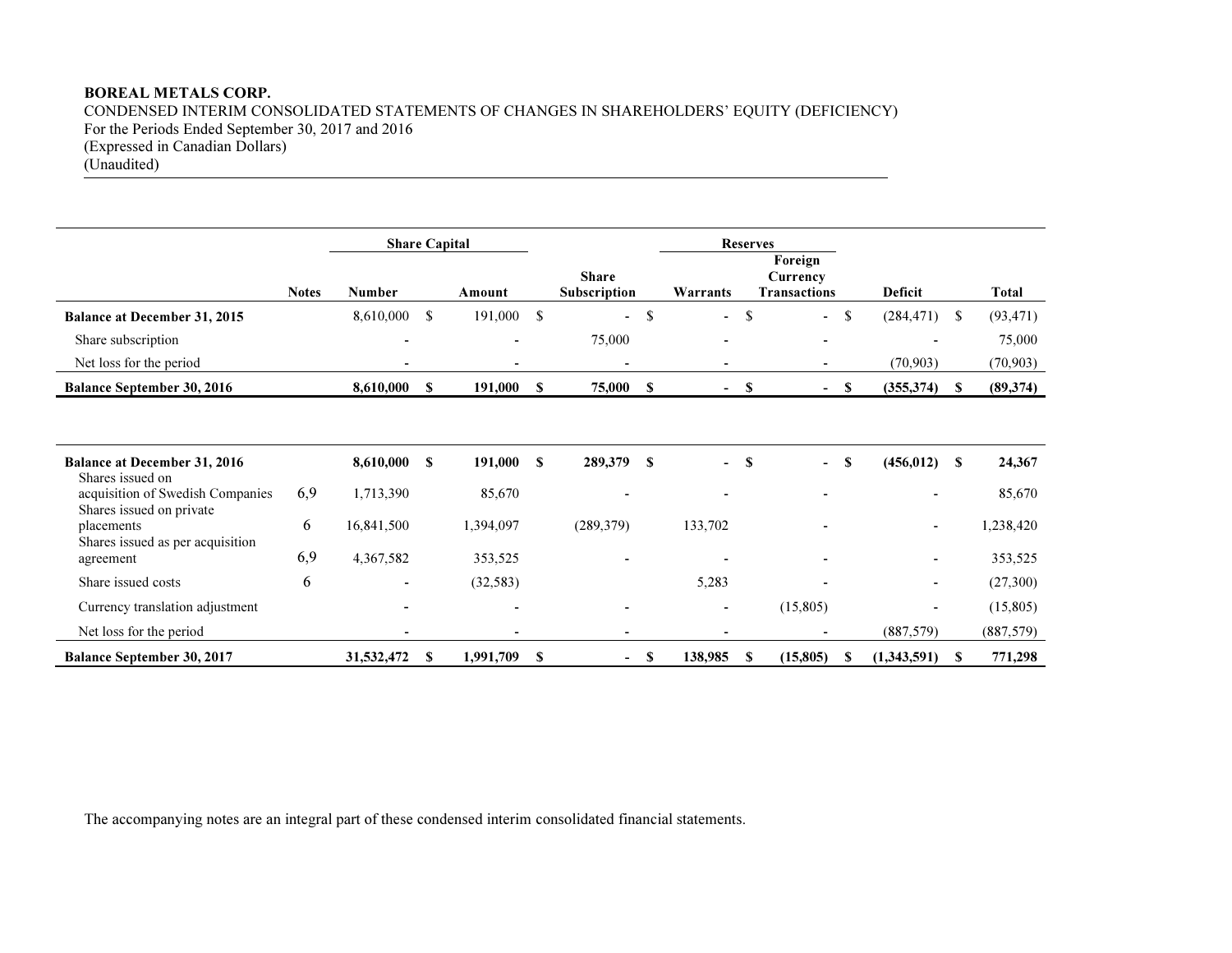## 1. NATURE OF OPERATIONS AND GOING CONCERN

Boreal Metals Corp. (the "Company") was incorporated under the Business Corporations Act, British Columbia on December 31, 2013 and is considered to be in the exploration stage with respect to its mineral properties. On November 7, 2016, the Company changed its name to Boreal Metals Corp. The Company's head office address is 340 - 233 West 1st Street, North Vancouver, British Columbia, Canada, V7M 1B3.

On April 1, 2014, the Company commenced trading on the Canadian Securities Exchange ("CSE") under the trading symbol "EFM". On April 12, 2016, the CSE delisted the Company for being in default of CSE requirements. As of the date of the financial statements the Company's common shares were delisted from trading on the CSE.

On November 21, 2017, the Company obtained a public listing for its securities on the TSX Venture Exchange (the "Exchange") under the trading symbol "BMX" following closing of its offerings of units by way of Short Form Offering Document in accordance with Exchange policies (the "SFOD Offering") and by way of brokered private placement (Note 13).

On February 14, 2017, the Company closed a share purchase agreement with EMX Royalty Corporation ("EMX Royalty"), (formerly "Eurasian Minerals Inc.") and has acquired two companies with exploration stage assets in Scandinavia. The companies were wholly-owned subsidiaries of EMX Royalty which together held a portfolio of four base and precious metal exploration projects, two in Sweden and two in Norway. EMX Exploration Scandinavia AB and Iekelvare Minerals AB (together referred to as the "Swedish Companies") are now wholly-owned subsidiaries of the Company (Note 9).

The Company is in the process of exploring and developing its mineral properties and has not yet determined whether the properties contain reserves that are economically recoverable. The recoverability of the amounts shown for mineral properties and related exploration and evaluation assets are dependent upon the existence of economically recoverable reserves, the ability of the Company to obtain necessary financing to complete the development of those reserves and upon future profitable production.

These consolidated financial statements have been prepared by management on a going concern basis which assumes that the Company will be able to realize its assets and discharge its liabilities in the normal course of business for the foreseeable future. The Company has incurred ongoing losses and expects to incur further losses in the development of its business. At September 30, 2017, the Company had cash of \$280,847, working capital of \$202,541 and accumulated deficit of \$1,343,591, all of which casts significant doubt about the Company's ability to continue as a going concern. The continuing operations of the Company are dependent upon its ability to continue to raise adequate financing and to commence profitable operations in the future and repay its liabilities arising from normal business operations as they become due.

The consolidated financial statements do not include any adjustments relating to the recoverability and classification of recorded asset amounts and classification of liabilities that might be necessary should the Company be unable to continue in existence.

# 2. BASIS OF PREPARATION AND SIGNIFICANT ACCOUNTING POLICIES

## Basis of presentation, functional currency and basis of consolidation

These unaudited condensed interim consolidated financial statements have been prepared in accordance with IAS 34 – Interim Financial Reporting ("IAS 34") as issued by the International Accounting Standards Board ("IASB"). Accordingly, certain disclosures included in annual financial statements prepared in accordance with International Financial Reporting Standards ("IFRSs") as issued by the IASB have been condensed or omitted.

The consolidated financial statements have been prepared on a historical cost basis except for certain financial assets that are measured at fair value. In addition, these consolidated financial statements have been prepared using the accrual basis of accounting, except for cash flow information.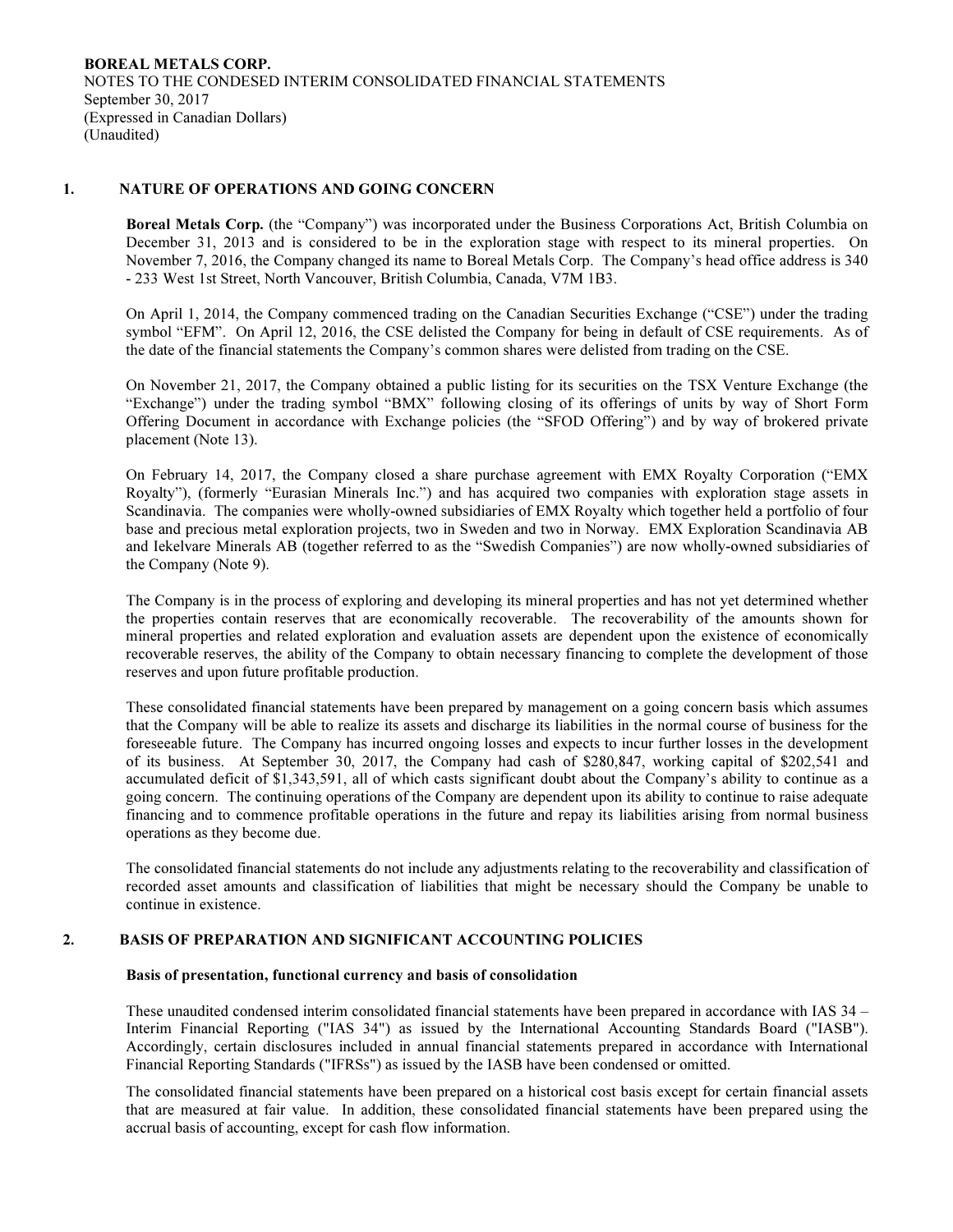The presentation and functional currency of the Company and its subsidiaries is the Canadian dollar. All dollar amounts presented are in Canadian dollars unless otherwise specified.

These consolidated financial statements incorporate the financial statements of the Company and its wholly controlled subsidiary, First Ferro Mining Ltd. ("First Ferro", currently dormant), and newly acquired EMX Exploration Scandinavia AB and Iekelvare Minerals AB (together referred to as the "Swedish Companies") (Note 9). Control exists when the Company has the power, directly or indirectly, to govern the financial and operating policies of an entity so as to obtain benefits from its activities. All significant intercompany transactions and balances have been eliminated.

The condensed interim consolidated financial statements do not include all the information and disclosures required in the annual financial statements and should be read in conjunction with the Company's annual financial statements for the year ended December 31, 2016, which have been prepared in accordance with IFRS.

The accounting policies applied in the preparation of these condensed interim consolidated financial statements are consistent with those applied and disclosed in the Company's audited consolidated financial statements for the year ended December 31, 2016.

The Company's interim results are not necessarily indicative of its results for a full year.

## Mineral properties

 The Company charges to operations all exploration and evaluation expenses incurred prior to the determination of economically recoverable reserves. These costs would also include periodic fees such as license and maintenance fees.

 The Company capitalizes direct mineral property acquisition costs and those expenditures incurred following the determination that the property has economically recoverable reserves. Mineral property acquisition costs include cash consideration and the fair value of common shares issued for mineral property interests, pursuant to the terms of the relevant agreement. These costs are amortized over the estimated life of the property following commencement of commercial production, or written off if the property is sold, allowed to lapse or abandoned, or when impairment in value has been determined to have occurred. A mineral property is reviewed for impairment whenever events or changes in circumstances indicate that its carrying amount may not be recoverable.

 Although the Company has taken steps to verify the title to mineral properties in which it has an interest, in accordance with industry practice for the current stage of exploration of such properties, these procedures do not guarantee the Company's title. Property title may be subject to unregistered prior agreements or transfers and title may be affected by undetected defects.

### Provision for decommissioning and restoration

 The Company recognizes provisions for statutory, contractual, constructive or legal obligations associated with the reclamation of mineral properties in the year in which it is probable that an outflow of resources will be required to settle the obligation and when a reliable estimate of the amount can be made. Initially, a provision for a decommissioning liability is recognized based on expected cash flows required to settle the obligation and discounted at a pre-tax rate specific to the liability. The capitalized amount is depreciated on the same basis as the related asset. Following the initial recognition of the decommissioning liability, the carrying amount of the liability is increased for the passage of time and adjusted for changes to the current market based discount rate and the amount or timing of the underlying cash flows needed to settle the obligation. The increase in the provision due to passage of time is recognized as interest expense. Significant judgments and estimates are involved in forming expectations of the amounts and timing of future closure and reclamation cash flows.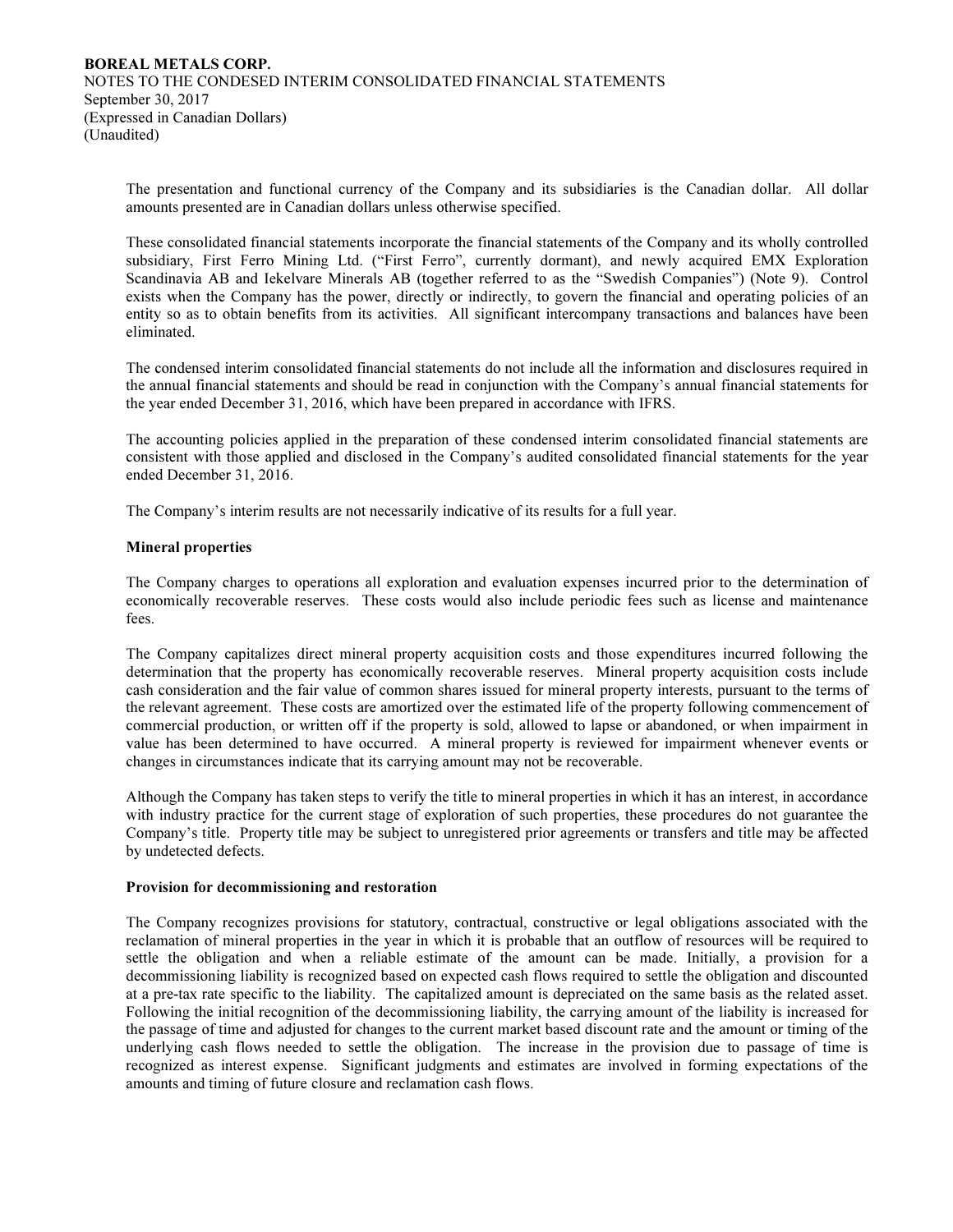### Significant accounting judgments and estimates

 The preparation of consolidated financial statements in conformity with IFRS requires management to make certain estimates, judgments and assumptions that affect the reported amounts of assets and liabilities at the date of the consolidated financial statements and the reported revenues and expenses during the year. Although management uses historical experience and its best knowledge of the amount, events or actions to form the basis for judgments and estimates, actual results may differ from these estimates. The most significant accounts that require estimates as the basis for determining the stated amounts include valuation of share-based payments and recognition of deferred income tax amounts and provision for restoration, rehabilitation and environmental costs.

Critical judgments exercised in applying accounting policies that have the most significant effect on the amounts recognized in the financial statements are as follows:

### Economic recoverability and probability of future economic benefits of mineral properties

Management has determined that mineral property costs incurred which were capitalized have future economic benefits and are economically recoverable. Management uses several criteria in its assessments of economic recoverability and probability of future economic benefits including geological and metallurgic information, history of conversion of mineral deposits to proven and probable reserves, scoping and feasibility studies, accessible facilities, existing permits and life of mine plans.

### Determination of functional currency

The Company determines the functional currency through an analysis of several indicators such as expenses and cash flow, financing activities, retention of operating cash flows, and frequency of transactions with the reporting entity.

### Accounting standards issued but not yet effective

The Company has not yet adopted the following revised or new IFRS that have been issued but were not yet effective as at December 31, 2016:

- IFRS 9, Financial Instruments (effective date January 1, 2018) introduces new requirements for the classification and measurement of financial assets and liabilities.
- IFRS 16, Leases is a new standard that sets out the principles for recognition, measurement, presentation and disclosure of leases including guidance for both parties to a contract, the lessee and the lessor. The new standard eliminates the classification of leases as either operating or finance leases as is required by IAS 17 and instead introduces a single lessee accounting model. This standard is effective for the years beginning on or after January 1, 2019.

The Company is currently assessing the impact that these new accounting standards will have on the financial statements.

# 3. EXPLORATION AND EVALUATION ASSETS

On February 14, 2017, the Company closed its share purchase agreement with EMX Royalty Corporation ("EMX Royalty"), (formerly "Eurasian Minerals Inc.") and has acquired two companies with exploration stage assets in Scandinavia. The companies were wholly-owned subsidiaries of EMX Royalty which together domiciled a portfolio of four base and precious metal exploration projects, two in Sweden and two in Norway. EMX Exploration Scandinavia AB and Iekelvare Minerals AB (together referred to as the "Swedish Companies") are now wholly-owned subsidiaries of the Company (Note 9).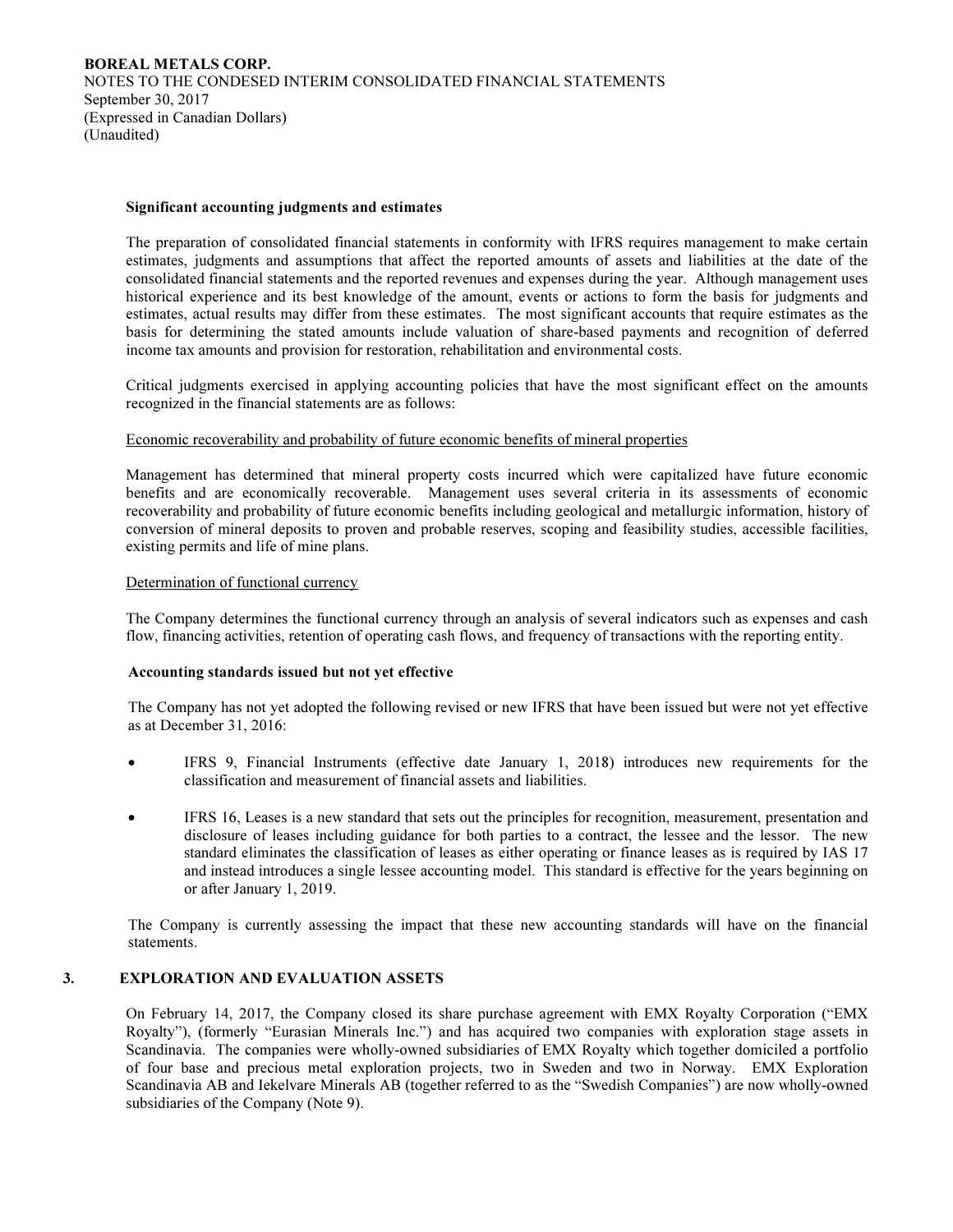# BOREAL METALS CORP. NOTES TO THE CONDESED INTERIM CONSOLIDATED FINANCIAL STATEMENTS September 30, 2017 (Expressed in Canadian Dollars) (Unaudited)

|                                      |   | <b>Swedish Properties</b> |
|--------------------------------------|---|---------------------------|
| Balance as of December 31, 2016      | S |                           |
| Property acquisition costs           |   | 215,233                   |
| Shares issued as anti-dilutive right |   | 353.524                   |
|                                      |   |                           |
| Balance as of September 30, 2017     |   | 568.757                   |

The Company is the owner of mining licenses located in Norway known as the Tynset licenses and Burfjord licenses; furthermore, it owns licenses in Sweden known as the Gumsberg and the Adak VMS Projects (the "Properties").

# Tynset VMS project (Røros District, Norway)

The Tynset project is comprised of certain exploration licenses in the Røros Mining District of central Norway.

## Burfjord IOCG project (Alta Region, Norway)

The Burfjord project is comprised of certain exploration licenses near Kåfjord, Norway.

### Gumsberg VMS Project (Bergslagen district, Sweden)

The Gumsberg project consists of certain exploration licenses in the Bergslagen Mining District of southern Sweden.

### Adak VMS Project (Sweden)

Adak exploration license is located in Skellefteå Mining District in north Sweden.

In the period ended September 30, 2017, the total of \$245,553 exploration costs were incurred by the Company as follows:

| <b>Exploration</b> expenses                                  | Adak   |                          | Gumsberg     | Burfjord    | Tynset       | Total         |
|--------------------------------------------------------------|--------|--------------------------|--------------|-------------|--------------|---------------|
| Administrative expense                                       | \$     | 84                       | \$<br>3,301  | \$<br>3,327 | \$<br>319    | \$<br>7,031   |
| Field work                                                   |        | $\overline{\phantom{0}}$ | 6,122        | 38,180      |              | 44,302        |
| <b>Exploration</b> licenses                                  |        | ٠                        | 33,132       | 2,664       | ٠            | 35,796        |
| Geological                                                   | 22.437 |                          | 49,797       | 55,419      | 12.181       | 139,834       |
| Geophysical                                                  | 4,790  |                          | 5,400        | 7,800       | 600          | 18,590        |
| Total exploration costs incurred<br>as of September 31, 2017 | 27,311 |                          | \$<br>97,752 | 107,390     | \$<br>13,099 | \$<br>245,553 |

# 4. ACCOUNTS PAYABLE AND ACCRUED LIABILITIES

As at September 30, 2017 and December 31, 2016 accounts payable and accrued liabilities consists of the followings:

|                     | September 30, 2017 | December 31, 2016 |
|---------------------|--------------------|-------------------|
| Accounts payable    | 145,947            | 82,806            |
| Accrued liabilities | -                  | 4,550             |
|                     | 145.947            | 87,356            |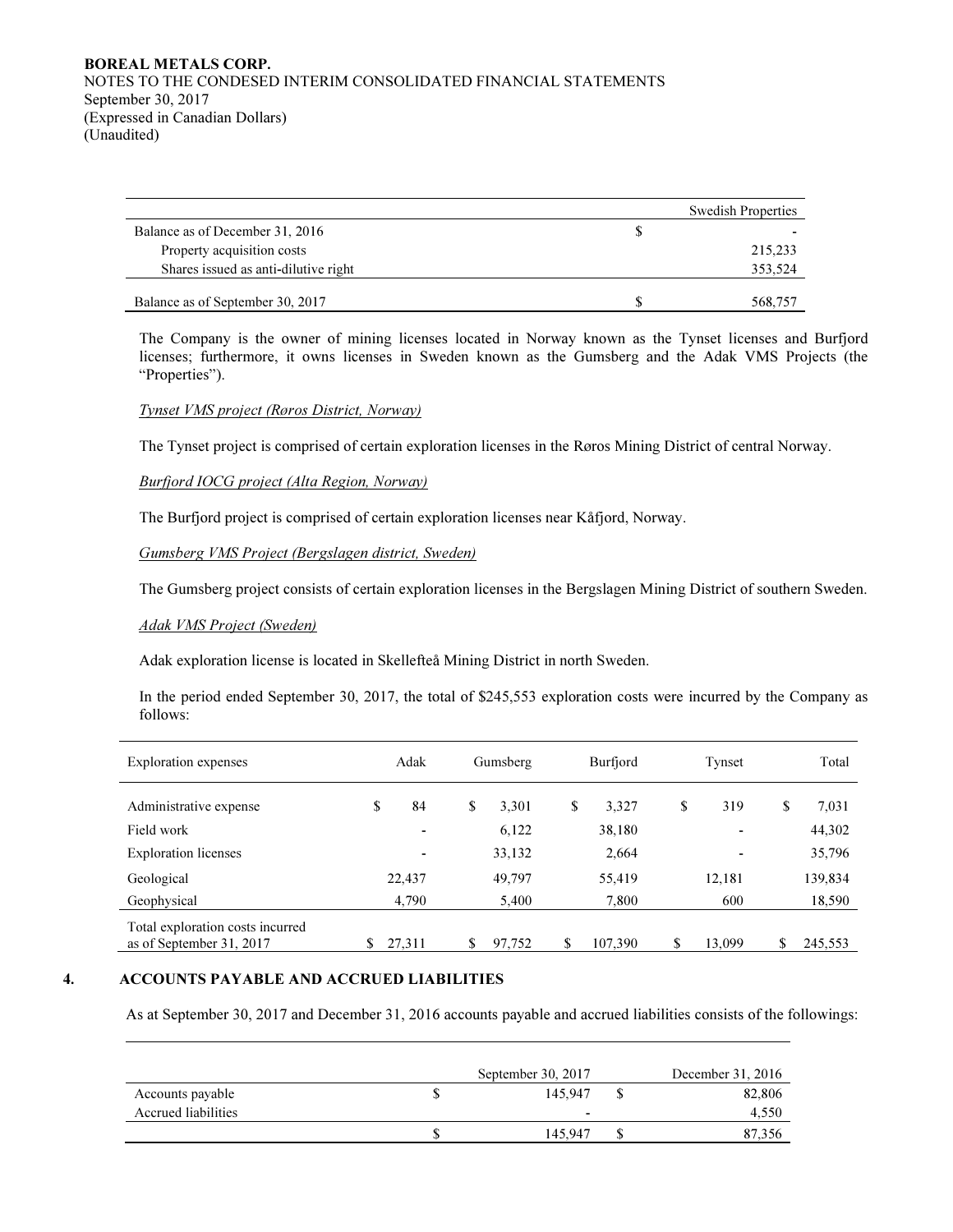## 5. SHORT-TERM LOANS

#### Short-term loan from related party

As at September 30, 2017, the Company's director advanced to the Company a total amount of \$64,123 (December 31, 2016 - \$94,195) by the way of short-term loans. These loans are unsecured, non-interest bearing and due on demand.

### 6. SHARE CAPITAL

#### Authorized share capital

The authorized share capital of the Company is an unlimited number of common shares without par value. All issued shares, consisting only of common shares are fully paid.

#### Issued share capital

As of September 30, 2017, there were 26,060,000 common shares issued and outstanding. As of December 31, 2016 there were 8,610,000 common shares issued and outstanding.

#### During the period ended September 30, 2017

On February 14, 2017, the Company issued 1,713,390 common shares to EMX Royalty on the acquisition of the Swedish Companies. The shares were fair valued at \$85,670 (Note 9).

On April 4, 2017, the Company closed a non-brokered private placement of 12,270,000 units at \$0.05 per unit for proceeds of \$613,500. Each unit consists of one common share and one-half of one transferable share purchase warrant, exercisable into one additional common share at a price of \$0.10 per share for a period of one year. A fair value of \$53,823 was assigned to these warrants.

On August 14, 2017, the Company closed a private placement of 4,527,500 units at \$0.20 per unit. Each unit consists of one common share and one-half of one transferable share purchase warrant, each whole warrant exercisable into one additional common share at a price of \$0.40 per share for a period of two years from the date of issue. The warrants are subject to an acceleration provision, whereby any time after four months from the date of issuance and before the expiry date, if the closing price of the common shares of the Company is \$0.75 or above for 10 consecutive trading days, the Company may provide notice to the holder (the "Acceleration Notice") that the warrants will expire on the date which is 30 days from the date of the Acceleration Notice. A fair value of \$79,879 was assigned to these warrants.

In connection with the August 14, 2017 private placement, the issuance of an additional 1,000,000 units on the same terms closed into escrow, subject to release and issuance upon the Company's listing on the Exchange, which became effective November 21, 2017.

The Company paid finder's fees of \$18,500 in cash, issued 44,000 common shares as finder's fees at a deemed price of \$0.20 per common share and 136,500 finder's warrants to certain finders. The finder's warrants have the same terms as private placement warrants except they are non-transferable. A fair value of \$5,283 was assigned to 136,500 brokers' warrants.

As of September 30, 2017, a total of 4,367,582 shares were issued to EMX Royalty at no additional cost due to the Company's obligation to maintain EMX Royalty 19.9% equity ownership in the Company, until \$5,000,000 in equity has been raised (Note 9). These shares were recorded at a fair market value of \$353,525.

#### During the year ended December 31, 2016

No shares were issued in the year ended December 31, 2016.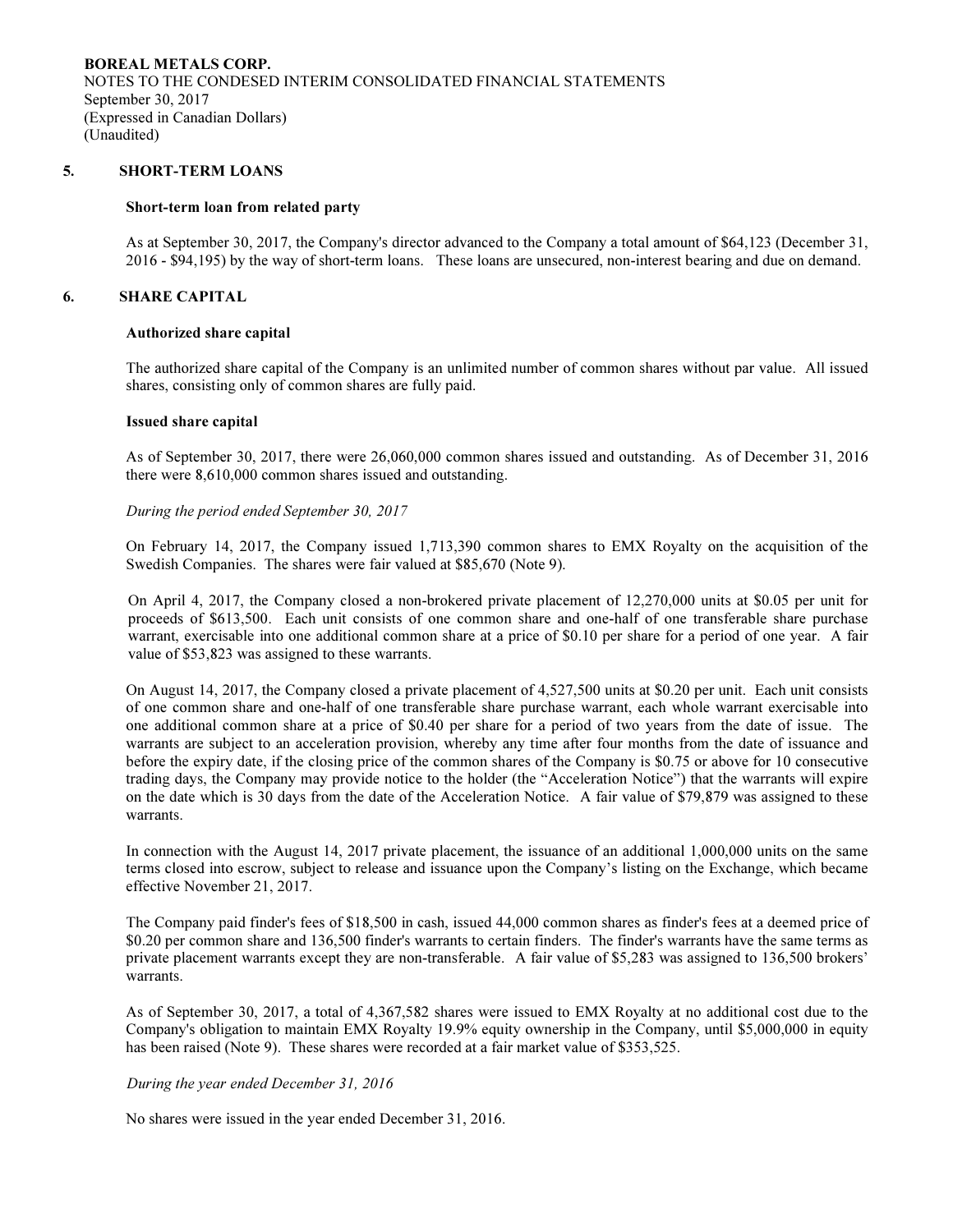# BOREAL METALS CORP. NOTES TO THE CONDESED INTERIM CONSOLIDATED FINANCIAL STATEMENTS September 30, 2017 (Expressed in Canadian Dollars) (Unaudited)

As at September 30, 2017 and December 31, 2016, there were no stock options outstanding.

### Warrants

A summary of the changes in the Company's share purchase warrants during the period ended September 30, 2017 are as follows:

| Expiry date            | Exercise<br>price | (years) | WARC life December 31.<br>2016 | Granted   | Exercised | Expired/<br>Cancelled | September 30,<br>2017 |
|------------------------|-------------------|---------|--------------------------------|-----------|-----------|-----------------------|-----------------------|
| April 4, 2018          | \$0.10            | 0.51    | $\overline{\phantom{a}}$       | 6,135,000 | -         | ٠                     | 6,135,000             |
| <b>August 14, 2019</b> | \$0.40            | 1.87    | ٠                              | 2,400,250 | ۰         | ٠                     | 2,400,250             |
| <b>TOTAL</b>           |                   |         | $\overline{\phantom{a}}$       | 8,535,250 | ٠         | ٠                     | 8,535,250             |
| Weighted average       |                   |         |                                |           |           |                       |                       |
| price                  |                   |         | $\blacksquare$                 | 0.18      | ٠         | ۰                     | 0.18                  |

The fair value of the warrants issued was determined on the date of issuance based upon the average of the pro-rata method and the Black-Scholes Option Pricing Model using the following assumptions:

|                                 | 2017            |
|---------------------------------|-----------------|
| Risk-free interest rate         | $0.74 - 1.24\%$ |
| Annualized volatility           | $100\%$         |
| Expected dividend yield         | Nil             |
| Expected warrants life in years | 1-2 years       |

#### Reserves

Foreign currency translation reserve records exchange differences arising from translation of the Company's subsidiaries results and financial position from its functional currency into the presentation currency.

### 7. RELATED PARTY TRANSACTIONS

Key management personnel include the Chief Executive Officer ("CEO"), Chief Financial Officer ("CFO") and Directors of the Company.

During the period ended September 30, 2017, the Company accrued a total of \$67,000 (2016 - \$4,000) of consulting and management fees to its directors and officers. As of September 30, 2017, \$7,075 (December 31, 2016 - \$8,100) is payable to these directors.

During the period ended September 30, 2017, the Company accrued a total of \$6,500 (2016 - \$Nil) in rent expenses to an officers of the Company.

As at September 30, 2017, the Company's director advanced to the Company an amount of \$64,123 (December 31, 2016 - \$94,195) by the way of short-term loans. These are unsecured, non-interest bearing and due on demand loan.

All related party transactions are in the normal course of operations and have been measured at the agreed to amounts, which is the amount of consideration established and agreed to by the related parties.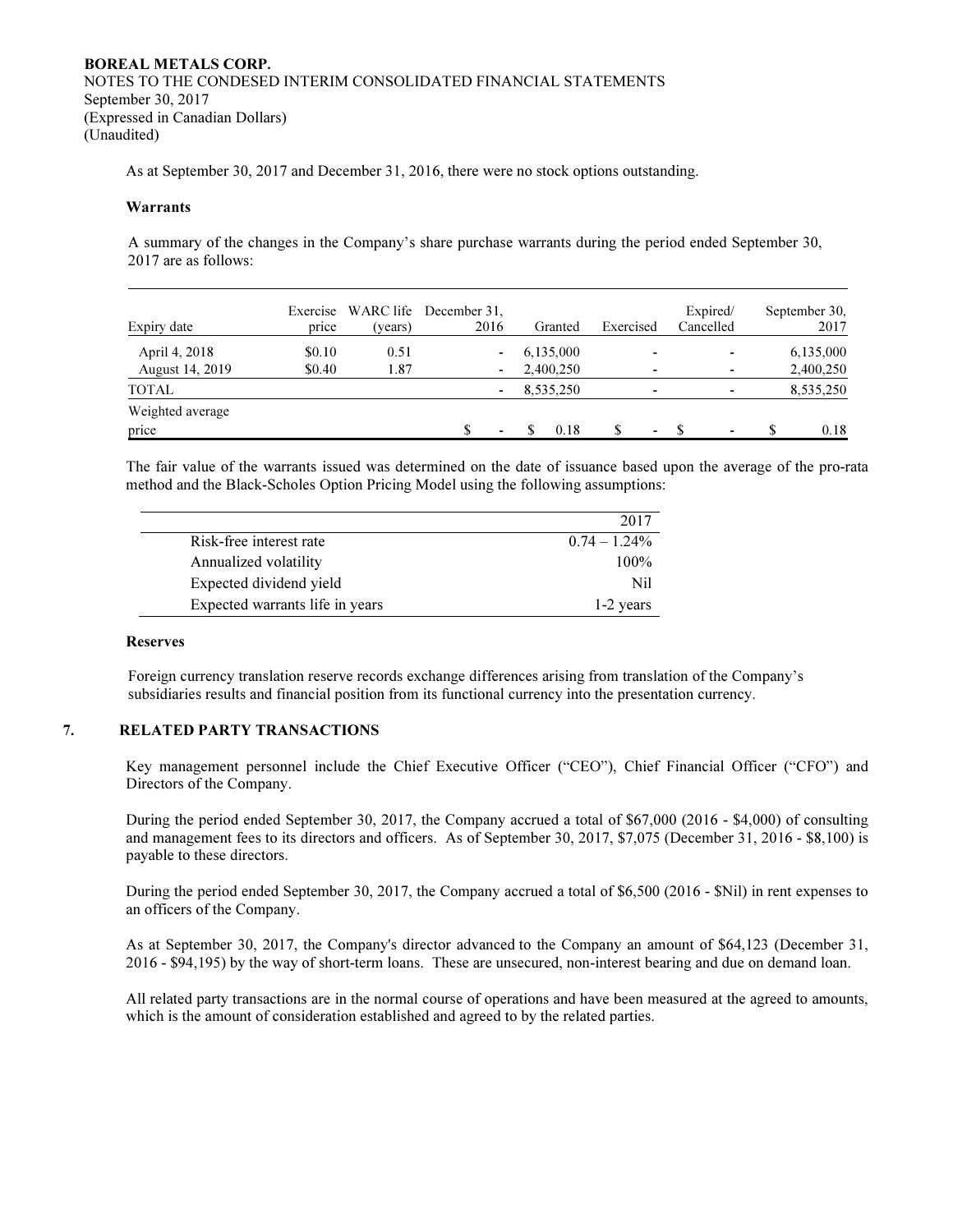## 8. SEGMENT INFORMATION

The Company is engaged in one business activity, being the acquisition, exploration and development of base and precious metal. The two geographical segments are Canada and Scandinavia. All non-current assets are held solely in the Scandinavia segment.

Summarized financial information on the geographic segments the Company operates in are as follows:

| For the period ended September 30, 2017 | Canada  | Scandinavia | Consolidated |
|-----------------------------------------|---------|-------------|--------------|
| Exploration and evaluation assets       | $-$ S   | 568.757     | 568.757      |
| Exploration expense                     | 170.519 | 35.780      | 206,299      |
| Loss for the period                     | 763.613 | 123.965     | 887,578      |

## 9. ACQUISITION OF THE SWEDISH COMPANIES

February 14, 2017, the Company has closed its share purchase agreement via a share exchange transaction with EMX Royalty and acquired two companies that were wholly-owned subsidiaries of RMX Royalty which together represent a portfolio of four Scandinavian base and precious metal (zinc-lead-copper-silver-gold) exploration projects including Gumsberg and Adak exploration assets in Sweden and the Tynset and Burfjord assets in Norway. EMX Exploration Scandinavia AB and Iekelvare Minerals AB (together referred to as the "Swedish Companies") are now wholly-owned subsidiaries of the Company.

To acquire the Swedish Companies, the Company issued 1,713,390 of its common shares to EMX Royalty which represents a 19.9% equity ownership in the Company at the present time and will have the continuing obligation to issue additional shares to maintain 19.9% interest, at no additional cost to EMX Royalty, until the Company has raised CDN\$5,000,000 in equity(subsequently raised); thereafter, EMX Royalty will have the right to participate pro-rata in future financings at its own cost to maintain its 19.9% interest. On April 4, 3,466,610 shares and August 14, 2017, 900,972 shares, were issued to EMX Royalty due to above obligation (Note 6). Subsequently, another 3,124,910 shares were issued to EMX Royalty due to above obligations (Note 13).

EMX Royalty has also been granted a 3% net smelter return ("NSR") royalty on each of the Properties, of which a 1% NSR may be purchased by the Company on or before the fifth anniversary of the closing date in 0.5% increments for a total of (a) USD\$2,500,000, or (b) at the purchaser's option, USD\$2,000,000 plus shares of the Company equal in value to USD\$500,000.

EMX Royalty will receive annual advance royalty ("AAR") payments of USD\$20,000 for each of the Properties commencing on the second anniversary of the closing, with each AAR payment increasing by USD\$5,000 per year until reaching USD\$60,000 per year, except that the Company may forgo AAR payments on two of the four Properties in years two and three. Once reaching USD\$60,000, AAR payments will be adjusted each year according to the Consumer Price Index (as published by the U.S. Department of Labor, Bureau of Labor Statistics). EMX Royalty will receive a 0.5% NSR royalty on any new mineral exploration projects generated by the Company in Sweden or Norway, excluding projects acquired from a third party containing a mineral resource or reserve or an existing mining operation. EMX Royalty has the right to one seat on the Board of Directors of the Company.

Management has determined that this transaction does not qualify as a business combination. Accordingly, it was accounted for as an acquisition of assets. The fair value of the purchased assets was measured using the fair value of the issued common shares of the Company on the transaction date.

The following table summarizes the fair value of Swedish companies' identifiable assets and liabilities acquired at the date of acquisition: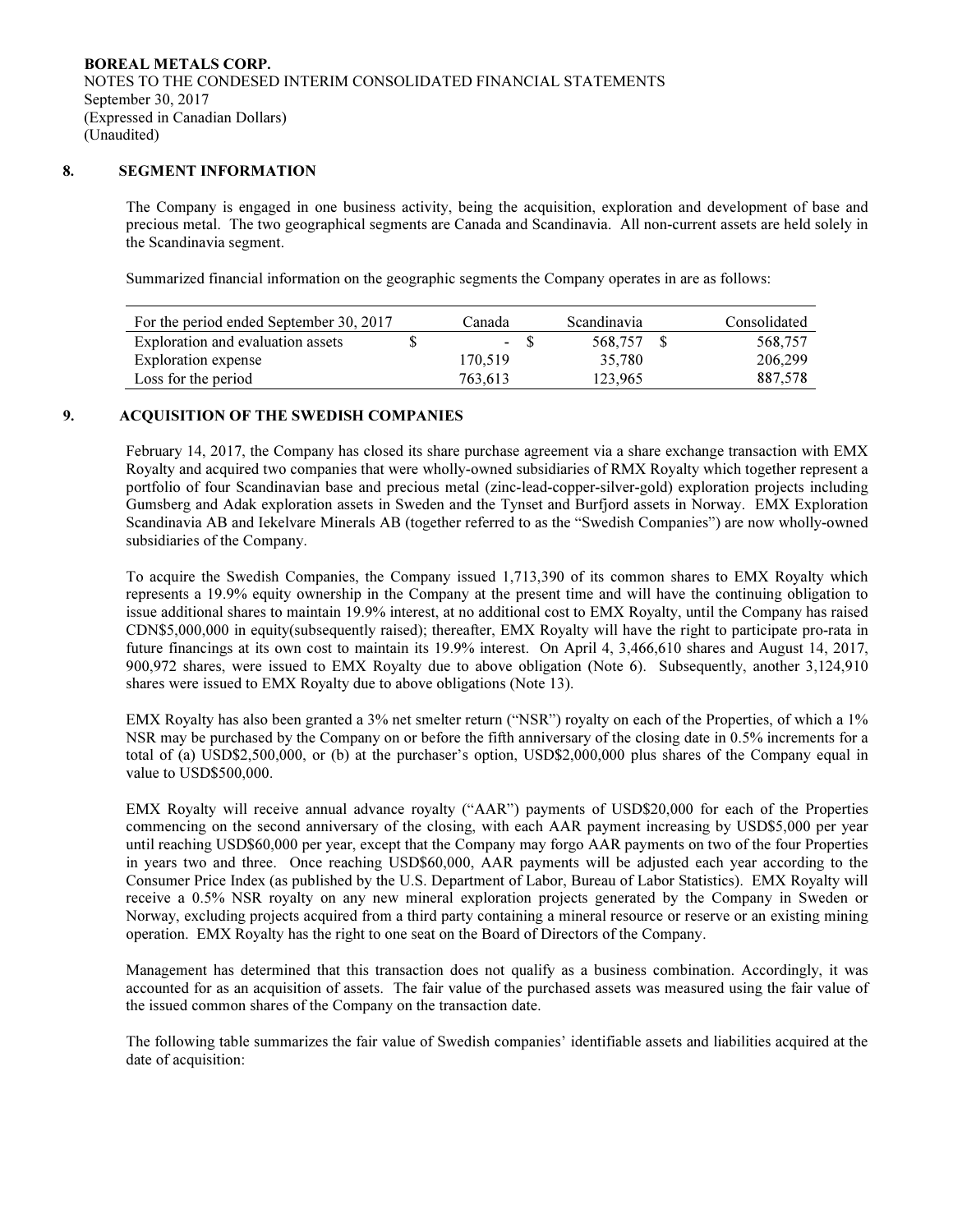### BOREAL METALS CORP.

NOTES TO THE CONDESED INTERIM CONSOLIDATED FINANCIAL STATEMENTS September 30, 2017 (Expressed in Canadian Dollars) (Unaudited)

| Net assets and liabilities acquired: |   |           |
|--------------------------------------|---|-----------|
| Cash                                 | S | 51,450    |
| Accounts receivable                  |   | 777       |
| Properties acquisition costs         |   | 215,233   |
| Trade and other payables             |   | (181,790) |
| Total                                | S | 85,670    |
| Consideration paid:                  |   |           |
| Share capital                        | S | 85,670    |

## 10. FINANCIAL INSTRUMENTS AND RISK MANAGEMENT

### Financial instruments

Financial assets and liabilities are classified in the fair value hierarchy according to the lowest level of input that is significant to the fair value measurement. Assessment of the significance of a particular input to the fair value measurement requires judgement and may affect placement within the fair value hierarchy levels. The hierarchy is as follows:

- Level 1: quoted prices (unadjusted) in active markets for identical assets or liabilities.
- Level 2: inputs other than quoted prices included in Level 1 that are observable for the asset or liability, either directly (i.e., as prices) or indirectly (i.e., derived from prices).
- Level 3: inputs for the asset or liability that are not based on observable market data (unobservable inputs).

The fair value of cash and accounts payable and accrued liabilities and short-term loan from related party approximate their carrying amounts due to the short term nature of the financial instruments. Cash is classified as financial assets fair value through profit or loss and is measured using level 1 inputs of the fair value hierarchy. Accounts payable and accrued liabilities and short-term loan from related party are classified as financial liabilities fair value through profit or loss.

### Risk management

The Company is exposed to varying degrees to a variety of financial instrument related risks:

### Credit risk

Credit risk is the risk that the counterparty to a financial instrument will cause a financial loss for the Company by failing to discharge its obligations. The Company's credit risk is primarily attributable to its liquid financial assets including cash. The Company limits its exposure to credit risk on liquid financial assets through maintaining its cash with high-credit quality financial institutions.

# Liquidity risk

Liquidity risk is the risk that the Company will not be able to meet its obligations associated with its financial liabilities. The Company's approach to managing liquidity risk is to ensure that it will have sufficient liquidity to meet liabilities when due. The Company is currently investigating financing opportunities so that it has sufficient liquidity to meet liabilities when due.

There can be no assurance the Company will be able to obtain required financing in the future on acceptable terms. The Company anticipates it will need additional capital in the future to finance on-going exploration of its properties, such capital to be derived from the completion of other equity financings. The Company has limited financial resources, has no source of operating income and has no assurance that additional funding will be available to it for future exploration and development of its project. The ability of the Company to arrange additional financing in the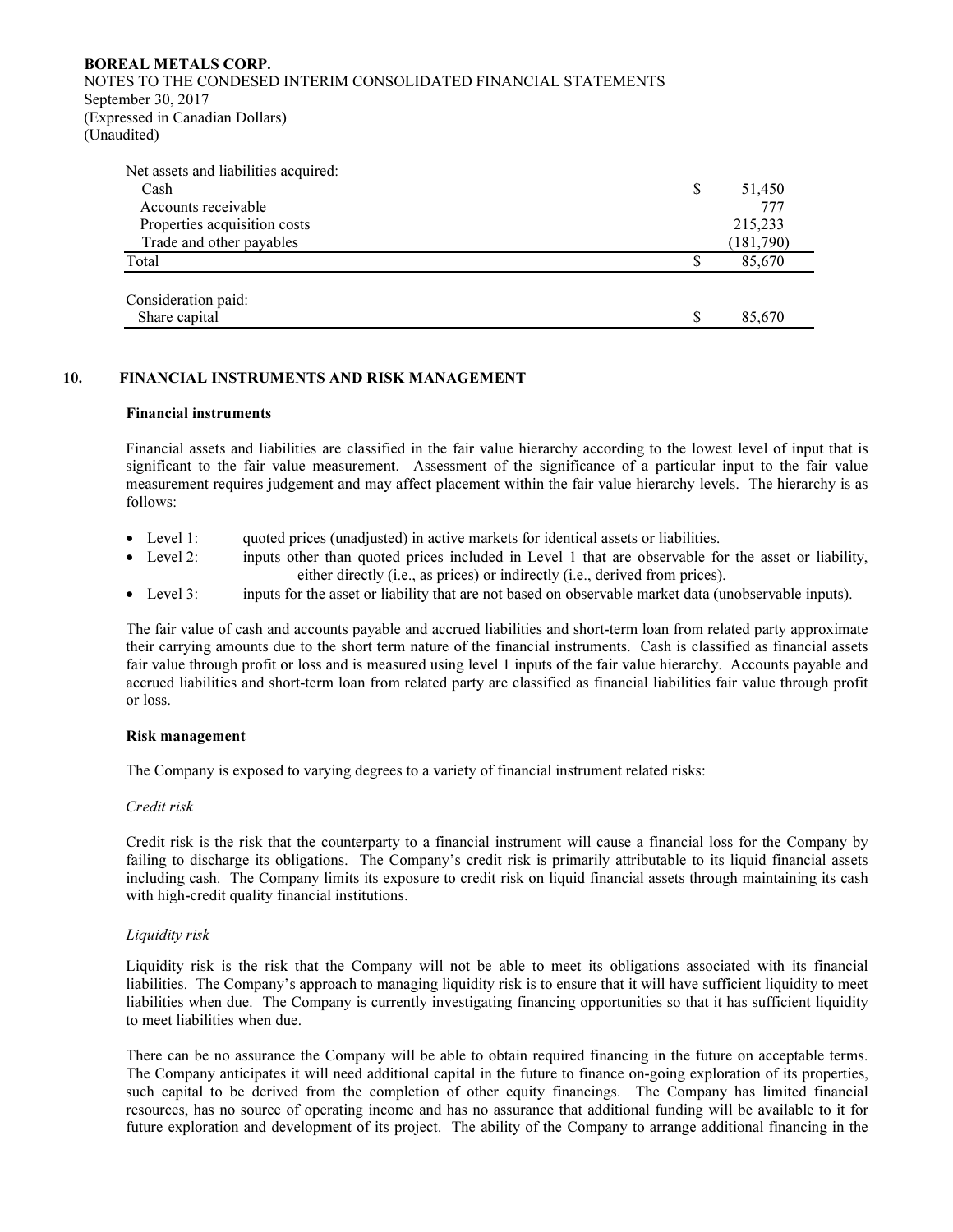# BOREAL METALS CORP. NOTES TO THE CONDESED INTERIM CONSOLIDATED FINANCIAL STATEMENTS September 30, 2017 (Expressed in Canadian Dollars) (Unaudited)

future will depend, in part, on the prevailing capital market conditions and exploration success. In recent years, the securities markets have experienced wide fluctuations in price which have not necessarily been related to the operating performance, underlying asset values or prospects of such companies. There can be no assurance that continual fluctuations in price will not occur. Any quoted market for the common shares may be subject to market trends generally, notwithstanding any potential success of the Company in creating revenue, cash flows or earnings.

### Market risk

Market risk is the risk of loss that may arise from changes in market factors such as interest rates, foreign exchange rates, and commodity and equity prices.

### Currency risk

The Company is exposed to financial risk related to fluctuations in foreign exchange rates. Foreign currency risk is limited to the portion of the Company's business transactions denominated in currencies other than the Canadian Dollar.

## Interest rate risk

The Company's exposure to interest rate risk arises from the interest rate impact on cash. The Company's policy is to invest cash at floating rates of interest, in order to maintain liquidity, while achieving a satisfactory return for shareholders. There is minimal risk that the Company would recognize any loss as a result of a decrease in the fair value.

## Price risk

The Company is exposed to price risk with respect to commodity prices. The Company closely monitors commodity prices to determine the appropriate course of action to be taken by the Company.

# 11. SUPPLEMENTAL DISCLOSURE WITH RESPECT TO CASH FLOWS

|                                       | For the nine months ended September 30, |      |
|---------------------------------------|-----------------------------------------|------|
|                                       | 2017                                    | 2016 |
|                                       |                                         |      |
| Non-cash information:                 |                                         |      |
| Fair value of warrants issued         | 133,702                                 |      |
| Fair value of broker's shares         | 8,800                                   |      |
| Fair value of broker's warrants       | 5,283                                   |      |
| Shares issued on property acquisition | 85,670                                  |      |
| Shares issued as anti-dilutive right  | 353,525                                 |      |

# 12. CAPITAL MANAGEMENT

The Company's objectives when managing capital are to safeguard the Company's ability to continue as a going concern in order to pursue the exploration and development of its mineral properties, acquire additional mineral property interests and to maintain a flexible capital structure which optimizes the costs of capital at an acceptable risk. In the management of capital, the Company includes the components of shareholders' equity.

The Company manages the capital structure and makes adjustments to it in light of changes in economic conditions and the risk characteristics of the underlying assets. To maintain or adjust the capital structure, the Company may attempt to issue new shares, issue debt, acquire or dispose of assets or adjust the amount of cash.

In order to facilitate the management of its capital requirements, the Company prepares annual expenditure budgets that are updated as necessary depending on various factors, including successful capital deployment and general industry conditions. The annual and updated budgets are approved by the Board of Directors.